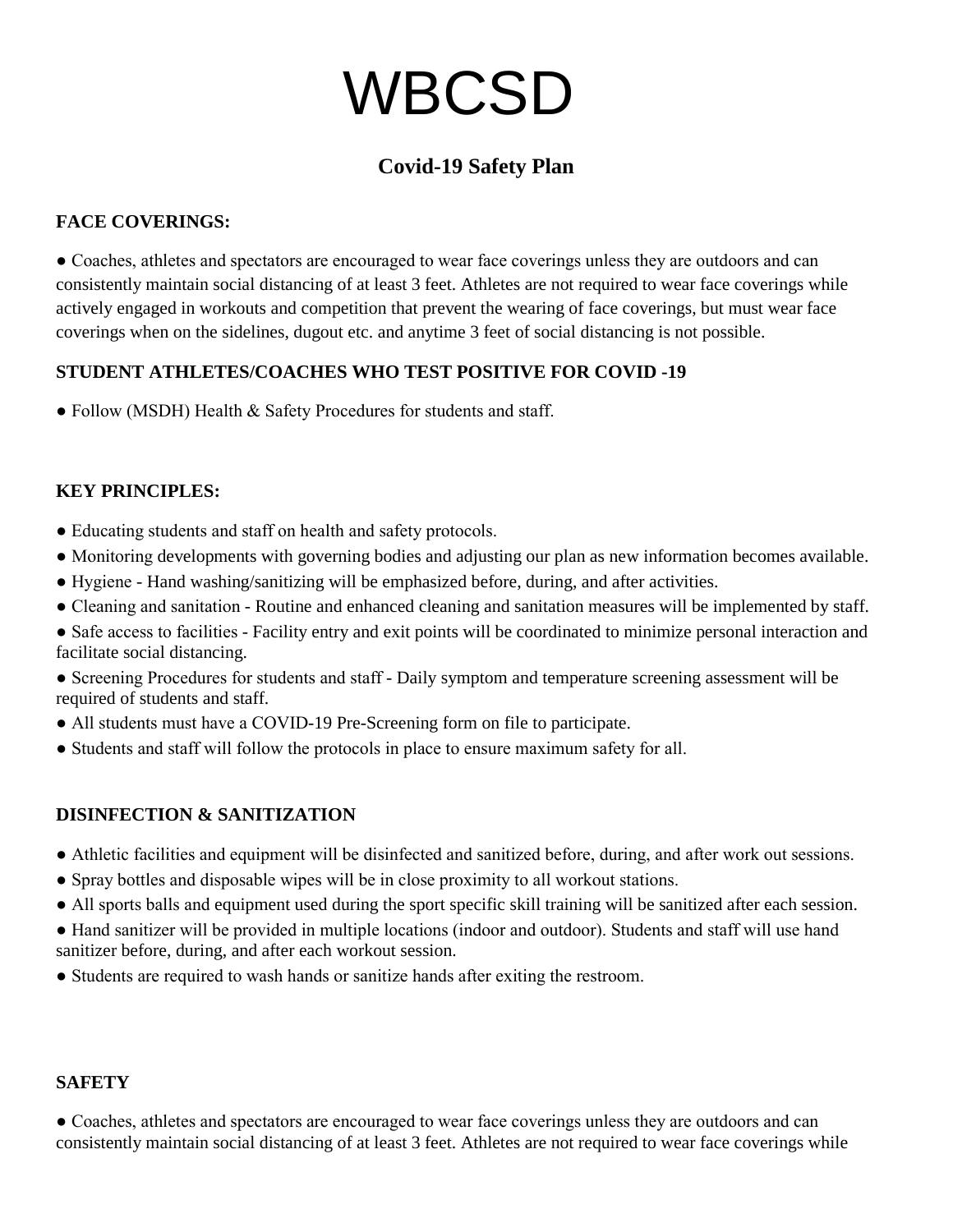actively engaged in workouts and competition, but they are encouraged to wear face coverings when on the sidelines, in the dugout (etc.), and anytime 3 feet of social distancing is not possible.

● Masks/face coverings will be used as much as possible when not working out (IE: When entering the facilities, walking through the halls, using the restroom, in the dugout etc). Gloves, masks and eye protection regulations may be adjusted based upon mandated local/state governing bodies. (This applies to both students and staff)

- Students shall not share wearable equipment with other students without it being sanitized. (batting helmets etc.).
- Students will bring their own water. Student are discouraged from sharing food or water.
- Each student will be encouraged to bring their own water bottles water fountain and filling stations usage is permissible only for filling the bottles.
- Students are prohibited from chewing gum, eating sunflower seeds, spitting or licking fingers during workouts.
- All workout stations shall be at least 3 feet apart (weight room and turf field), depending upon which phase we are operating in.
- Students and staff will remain 3 ft apart as much as possible when exercising with the only exception being for safety reasons (spotting, etc).
- Dependent upon the phase, indoor activities and spaces including locker rooms are permitted.

#### **STUDENTS/COACH/STAFF CHECK IN PROCEDURES**

- COVID-19 Daily Screenings
- All coaches have been vaccinated and coaches and students will be screened for signs/symptoms of COVID-19 prior to athletic activity. The screenings could include a verbal, written, and/or electronic questionnaire and a temperature check.
- Responses to screening questions for each person are to be recorded and stored for contact tracing purposes.
- Any person with positive symptoms reported will not be allowed to take part in workouts and are to contact his or her primary care provider or other appropriate health-care professional and notify district administration (Athletic Director or Principal). A clearance will be required to return to play.

#### **COVID-19 SYMPTOMS, TESTING & MANAGEMENT**

Students and staff who appear to have symptoms or who become sick during the day will be immediately separated from other students, staff and instructed to return home. A symptomatic student will be managed as a presumptive COVID-19 positive and all precautions will remain in place until testing confirmation is received. Students who are presumed or confirmed COVID-19 positive cannot report to campus until cleared to do so by meeting the criteria listed below:

1) Resolution of fever without the use of fever-reducing medications AND Improvement in respiratory symptoms (e.g., cough, shortness of breath), AND

2) Negative results of an FDA Emergency Use Authorized COVID-19 test. OR

3) The student is symptom free for 72 hours without the use of medication, and at least 7-10 days have passed since symptoms first appeared.

Positive Test Confirmed: If a student tests positive for COVID–19, they are to self-isolate for 7-10 days from onset of symptoms AND 72 hours of being symptom free without medications. Students must obtain a clearance note